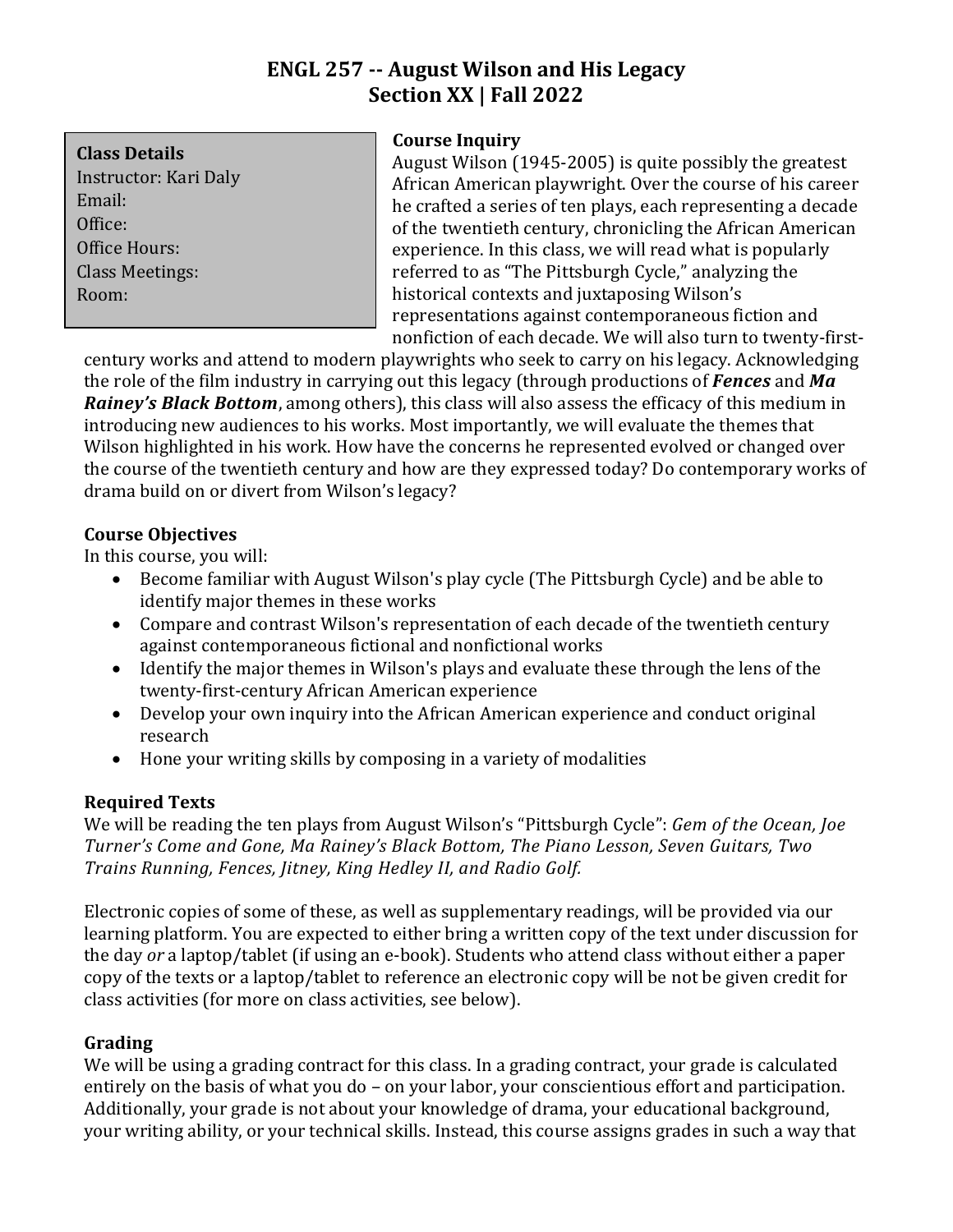foregrounds your active participation, engagement, and sustained effort as a student. For details on the grading contract, please see the end of this syllabus.

#### **Electronic Devices**

While the use of electronic copies of the texts is acceptable, phones are discouraged. However, I understand there are times when technology fails and students aren't left with many options. Please be respectful of our time and resist the urge to be distracted. Students found engaging in social media, texting, YouTube videos or the like will not get credit for participating in class activities.

#### **Email and Communications**

Please be aware that I frequently use the announcement feature in our learning platform. You are responsible, therefore, for regularly checking your college email, especially if classes are canceled. Note, too, that I will only respond to emails from your official Mount Holyoke email address.

#### **Writing Center**

I strongly encourage you to make use of the Writing Center for your projects. This is a free service and can help you identify weak points in your work.

#### **Ethical Scholarship**

It is crucial to find and use sources legally and ethically. Please review and abide by the college's code on academic misconduct (plagiarism and misuse of sources); you will be held responsible for understanding these materials. Anyone found plagiarizing will not get credit for completing the assignment and possibly the course.

#### **Accommodations**

It is important to me that all students have the tools and resources necessary to be successful in this course. I have worked to ensure that this class is as accessible as possible for all students, incorporating UDL, multimodal texts, accessible content, and flexible deadlines and schedules. I am dedicated to meeting any accommodation requests, whether or not you are registered with the Center for Students with Disabilities. I am also always learning, so I encourage you to approach me at any time with suggestions or requests for ways to make this class more accessible.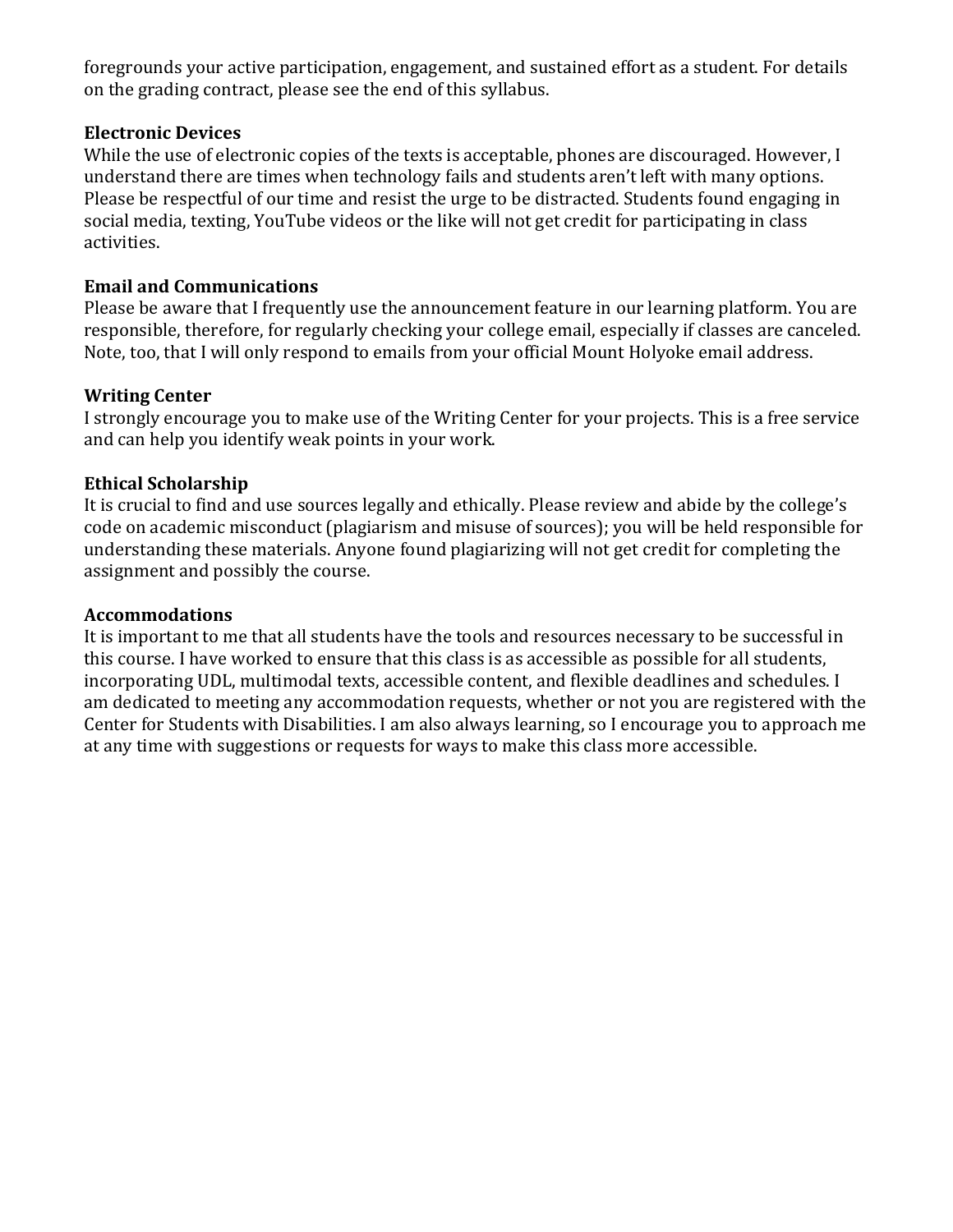## **Details on Class Assignments**

#### Reading Responses:

Students are required to submit a 300-600 word response on our learning platform for each text we read this semester. These can be casual responses, but should be respectful and thoughtful. Mere summaries of the texts we have read will not be accepted.

#### Scaffolding Assignments:

Each major assignment includes a series of scaffolding assignments that build up to the final product.

#### Class Activities:

Students will be expected to participate in activities during each class session. These may be collaborative or individual projects (such peer review or mini-multimodal assignments) and I will try as best I can to design activities which can be completed asynchronously if a student cannot attend a class meeting. Your suggestions are always welcome.

#### Major Assignments:

There are three major assignments in this course: a joint analysis and presentation of a play from the supplemental readings list (groups of 2); an annotated bibliography and literature review; a final multimodal group project (either a video essay or a podcast; we will decide as a class which). I will provide a detailed assignment sheet with scaffolding assignments for each project.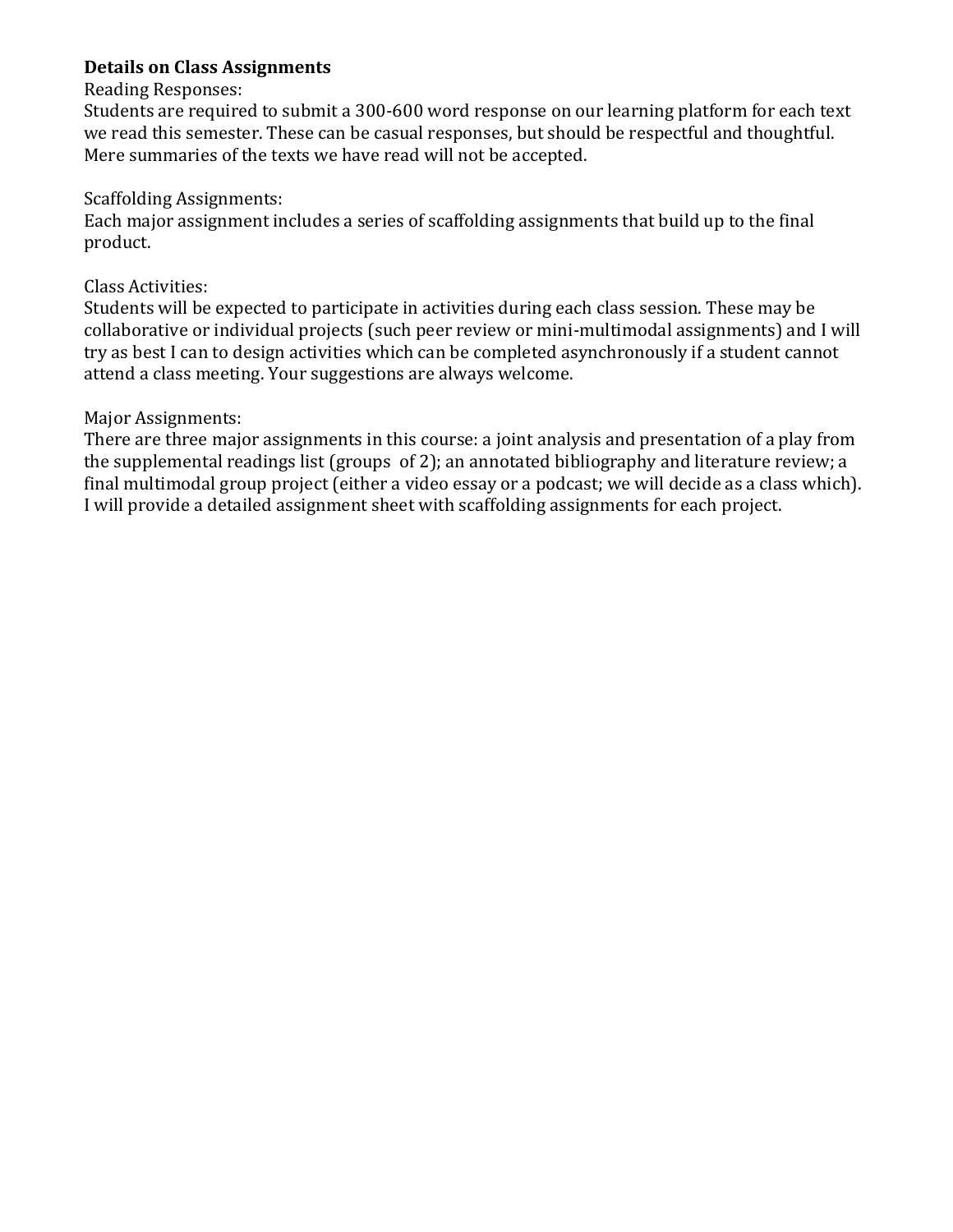## **Class Schedule**

Note: This is an ambitious reading schedule. We will negotiate readings as snow days and pandemic-related phenomena arise. If the schedule changes, I will alert you through our learning platform and post an updated version.

| <b>Week</b>    | Day                 | <b>Date</b> | <b>Due</b>                                                                                                                                                |  |  |
|----------------|---------------------|-------------|-----------------------------------------------------------------------------------------------------------------------------------------------------------|--|--|
|                | Monday              |             | Introductions                                                                                                                                             |  |  |
| $\mathbf{1}$   | Wednesday           |             | Wilson, from The Ground on Which I Stand;<br>excerpts from Anna Julia Cooper's A Voice<br>From the South and W.E.B. Du Bois's The<br>Souls of Black Folks |  |  |
| $\overline{2}$ | Monday              |             | The Gem of the Ocean (1900s)                                                                                                                              |  |  |
|                | Wednesday           |             | <b>TBD</b>                                                                                                                                                |  |  |
| 3              | Monday              |             | Joe Turner's Come and Gone (1910s)                                                                                                                        |  |  |
|                | Wednesday           |             | Nella Larsen, Passing                                                                                                                                     |  |  |
| 4              | Monday<br>Wednesday |             | Zora Neale Hurston, "How it Feels to be<br>Colored Me"; excerpts from Linda<br>Hutcheson's A Theory of Adaptation<br>Ma Rainey's Black Bottom (1920s)     |  |  |
| 5              | Monday              |             | Film adaptation of Ma Rainey's Black Bottom<br>(2020)                                                                                                     |  |  |
|                | Wednesday           |             | Excerpts from Langston Hughes's A New<br>Song and Du Bois's Black Reconstruction                                                                          |  |  |
| 6              | Monday              |             | The Piano Lesson (1930s)                                                                                                                                  |  |  |
|                | Wednesday           |             | Hurston and Hughes, Mule Bone                                                                                                                             |  |  |
| 7              | Monday              |             | Seven Guitars (1940s)                                                                                                                                     |  |  |
|                | Wednesday           |             | <b>TBD</b>                                                                                                                                                |  |  |
| 8              | Monday              |             | Fences (1950s);                                                                                                                                           |  |  |
|                |                     |             | Ta-Nehisi Coates, "The Case for                                                                                                                           |  |  |
|                | Wednesday           |             | Reparations"                                                                                                                                              |  |  |
| 9              | Monday              |             | Lorraine Hansberry, A Raisin in the Sun                                                                                                                   |  |  |
|                | Wednesday           |             | <b>TBD</b>                                                                                                                                                |  |  |
| 10             | Monday              |             | <b>TBD</b>                                                                                                                                                |  |  |
|                | Wednesday           |             | I Am Not Your Negro (2016)                                                                                                                                |  |  |
| 11             | Monday              |             | Draft of literature review                                                                                                                                |  |  |
|                | Wednesday           |             | Two Trains Running (1960s); annotated<br>bibliography and literature review due                                                                           |  |  |
| 12             | Monday              |             | Jitney (1970s)                                                                                                                                            |  |  |
|                | Wednesday           |             | Excerpts from Angela Davis, Women, Race<br>and Class                                                                                                      |  |  |
| 13             | Monday              |             | King Hedley II (1980s)                                                                                                                                    |  |  |
|                | Wednesday           |             | 13th documentary                                                                                                                                          |  |  |
| 14             | Monday              |             | Radio Golf (1990s)                                                                                                                                        |  |  |
|                | Wednesday           |             | TBD                                                                                                                                                       |  |  |
| 15             | Monday              |             | <b>TBD</b>                                                                                                                                                |  |  |
|                | Wednesday           |             | Draft of final project                                                                                                                                    |  |  |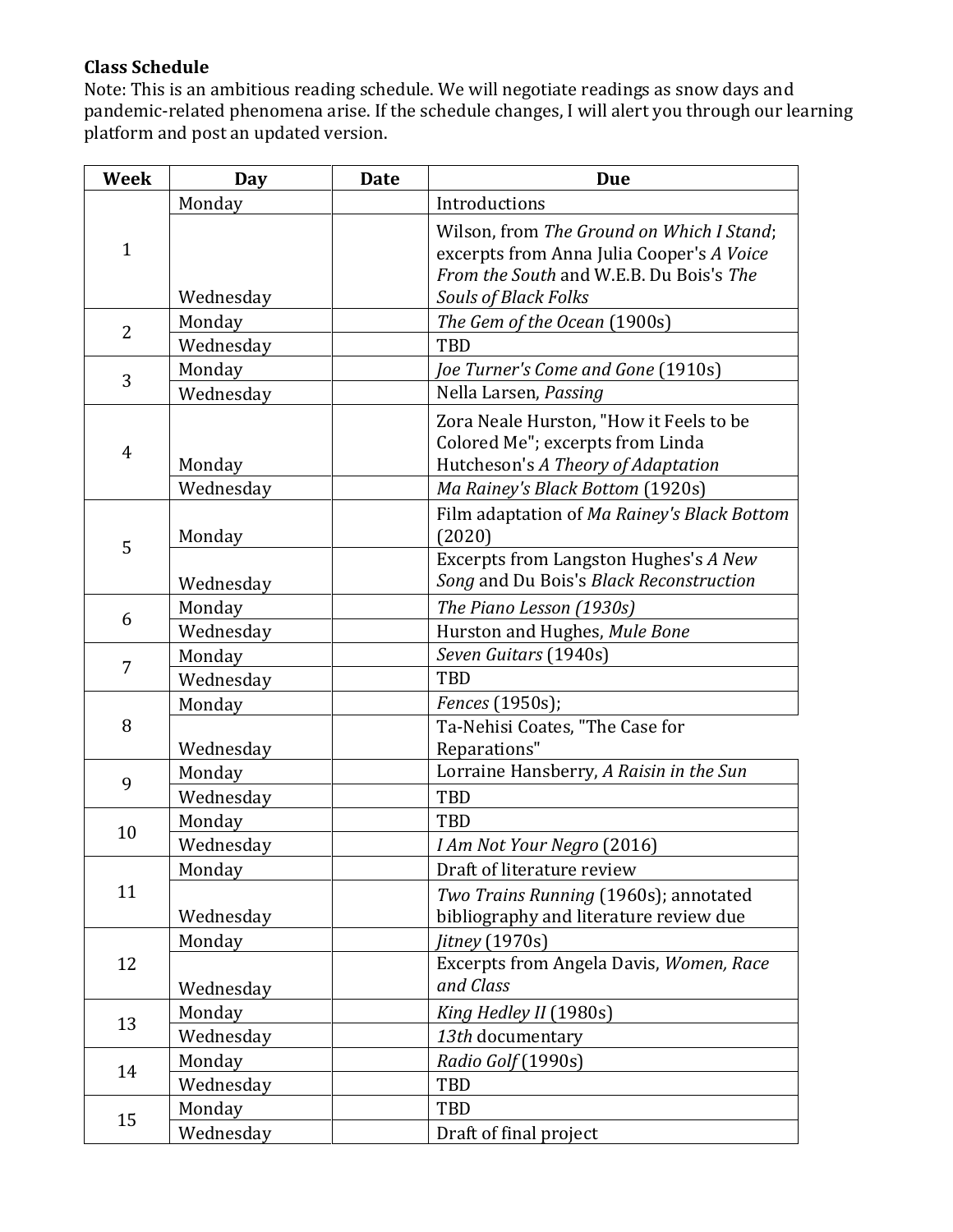#### **Supplementary Readings List**

Only one group may present on each reading, unless you make a powerful case for otherwise. Please let me know asap which readings you choose so I can update this list for the rest of the class and we can schedule a presentation day.

David Mamet, *Race* Matthew Lopez, *The Whipping Man* Stacey Rose, *America v. 2.1: The Sad Demise & Eventual Extinction of the American Negro* Lynn Nottage, *Sweat* Tracy Letts, *Superior Donuts* Bruce Norris, *Clybourne Park* Jeff Talbot, *The Submission* Suzan-Lori Parks, *The America Play*  TBD TBD TBD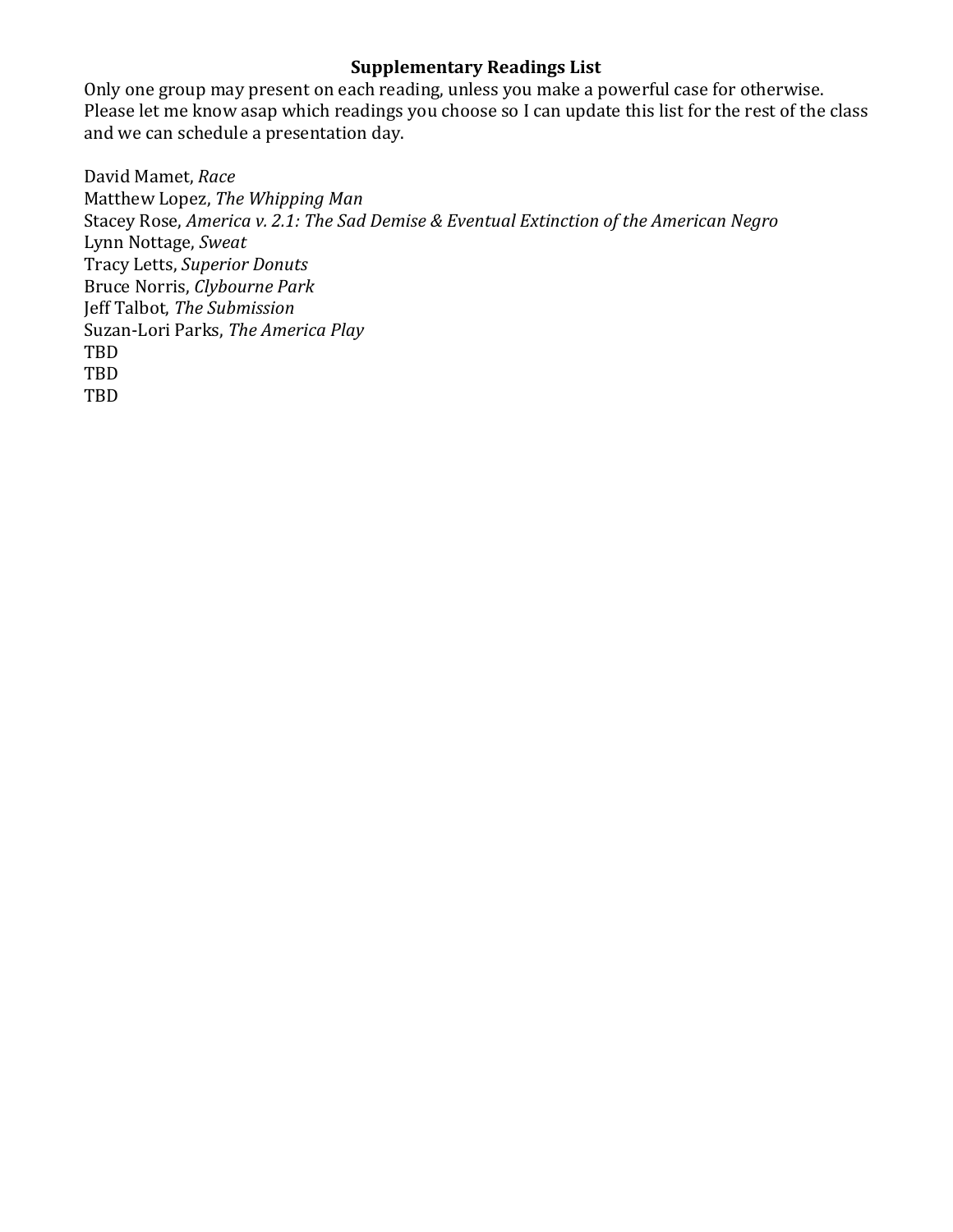## **Grading Contract**

## **Why do a grading contract?**

So, why are we doing a grading contract this semester? For students, grades tend to produce a sense of uncertainty and anxiety. With our grading contract, you -- the student -- have more control over how you are evaluated in this course, as you can set the terms of the contract alongside your peers and you can make informed decisions about completing and submitting work in this course. Studies have found that contract grading tends to produce more interesting work, as students feel more freedom to submit creative or unconventional projects. Grading contracts also minimize systemic or personal implicit biases (e.g. related to language use, identity, political beliefs). In short, the decision to make use of contract grading for our course this semester was done because I think it's best for learning and for creating an equitable and just classroom.

# **Proposed Grading Contract:**

| Grade | # Missed Class<br>Activities (24) | # Missed<br>Reading<br>Journals<br>(12) | # Missed<br>Major<br>Assignments<br>(5) | # Scaffolding<br>Assignments<br>(TBD) | #Late<br>Assignments<br>(Class Activities,<br>Journals, Major<br>Assignments,<br>Scaffolding<br>Assignments) |
|-------|-----------------------------------|-----------------------------------------|-----------------------------------------|---------------------------------------|--------------------------------------------------------------------------------------------------------------|
| A     | $0 - 4$                           | $0 - 2$                                 | $\theta$                                | TBD                                   | TBD                                                                                                          |
| B     | $4 - 5$                           | $2 - 3$                                 | $\mathbf{0}$                            | TBD                                   | TBD                                                                                                          |
| C     | $6 - 7$                           | $4 - 5$                                 | $\mathbf{1}$                            | TBD                                   | TBD                                                                                                          |
| D     | $8 - 10$                          | $6 - 7$                                 | $\overline{2}$                          | TBD                                   | TBD                                                                                                          |
| F     | $10+$                             | $8+$                                    | 3                                       | TBD                                   | TBD                                                                                                          |

*\*\*In order to achieve an "A" for this course, you will need to fulfill the requirements listed above AND earn three Additional Activities points as explained on the next page*

I've proposed a grading contract based on my values as an instructor -- that is, **engagement**  (completing assignments) and **consideration** (completing assignments on time, when possible). I've also attempted to prioritize **flexibility** by giving room for error, tardiness, incompletion, etc. while still making commitments to high standards for our course.

## **How does this contract work?**

Using this contract, your grade is determined by the *lowest listed score*. So, if you have 0 missed class activities and assignments but miss 3 journal entries, your baseline grade would be a "B."

**Please Note:** All assignments must be completed in good faith. This means that submissions which do not meet the criteria of the assigned work will not be accepted.

This contract is negotiable on a class-wide basis. I will check in mid semester to see how we feel about it. If you have concerns prior to or after that point, please let me know and we can see if the class would like to renegotiate.